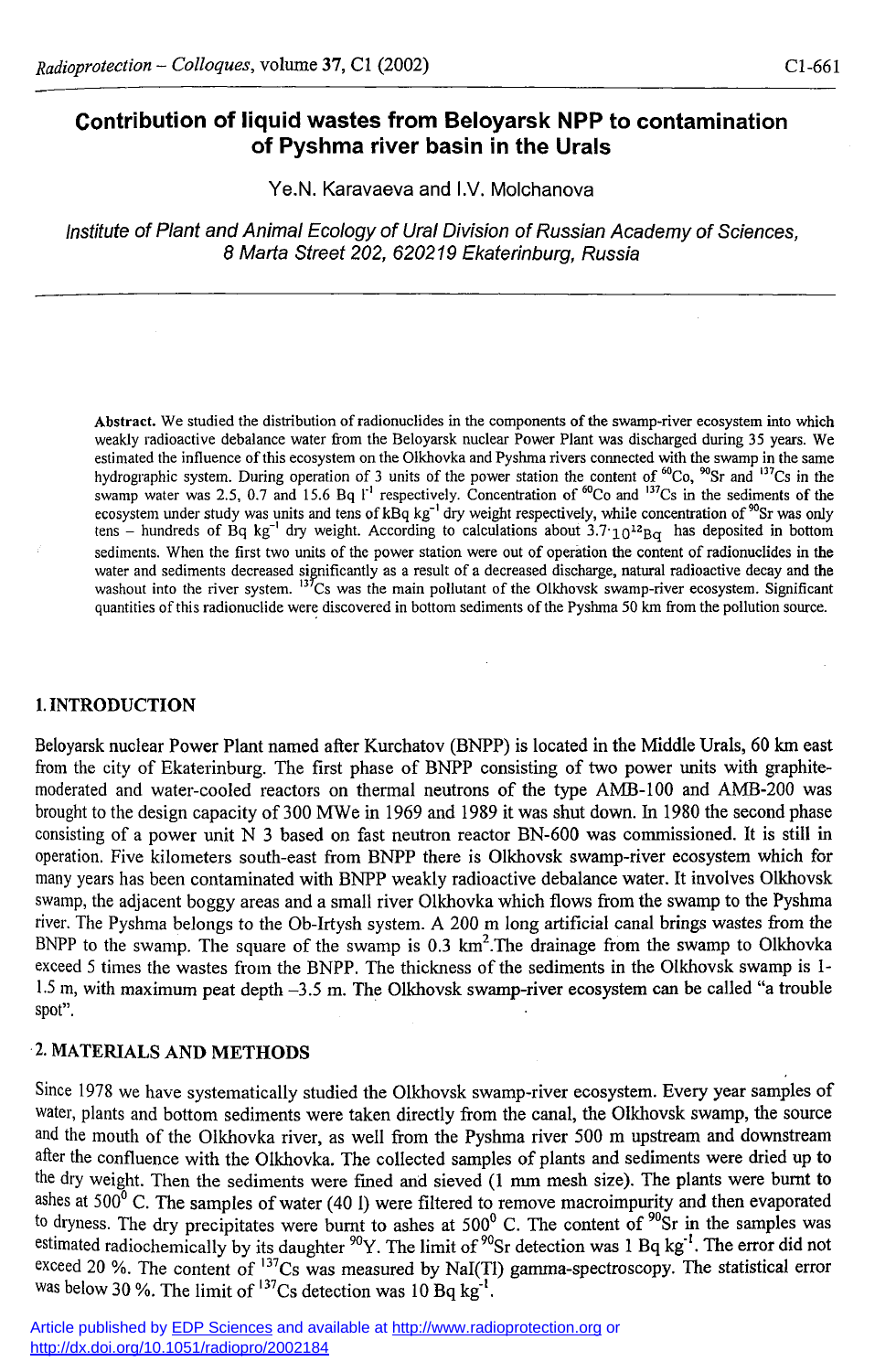# **3. RADIONUCLIDES IN THE COMPONENTS OF THE OLKHOVSK SWAMP-RIVER ECOSYSTEM**

### **3.1. Water**

In the period of 1978 to 1986 the OIkhovsk swamp-river ecosystem periodically suffered from the influence of the three power units of the BNPP. At that time the concentration of radionuclides in the water within the distance the discharge canal to the Olkhovka mouth could vary ten times (Table 1). The average concentration of <sup>60</sup>Co, <sup>50</sup>Sr and <sup>13</sup> Cs in this period amounted to 2.5, 0.7 and 15.6 Bq [<sup>1</sup>] respectively. This is approximately 20, 5 and 75 times higher then their levels in the Pyshma river before its confluence with the Olkhovka river.

**Table 1. Radionuclides in the water of the OIkhovsk swamp-river ecosystem, Bq 1"'; in brackets yearly oscillations from 1978 to 1986** 

| Locations         | $\overline{^{60}\text{Co}}$ | $^{90}\mathrm{Sr}$ | $\overline{^{137}\text{Cs}}$ |
|-------------------|-----------------------------|--------------------|------------------------------|
| Discharge canal   | $2.6(2.2 - 6.4)$            | $0.6(0.1-1.2)$     | $10.0(2.8-28.3)$             |
| Olkhovsk swamp:   |                             |                    |                              |
| beginning         | $3.3(2.6-7.6)$              | $0.8(0.1-1.6)$     | $16.6(2.3-49.2)$             |
| middle            | $2.8(1.5-10.1)$             | $0.9(0.1-1.7)$     | $20.7(4.1 - 43.4)$           |
| Olkhovka river:   |                             |                    |                              |
| source            | $2.8(1.2 - 7.6)$            | $0.8(0.2-2.5)$     | $16.0(9.7 - 35.0)$           |
| mouth             | $1.3(1.1-2.6)$              | $0.4(0.2-1.0)$     | $10.0(2.4 - 16.0)$           |
| Pyshma river:     |                             |                    |                              |
| 0.5 km upstream   | $0.1(0.1-0.2)$              | $0.1(0.1-0.2)$     | $0.2(0.1-0.4)$               |
| 0.5 km downstream | $0.1(0.1-0.3)$              | $0.2(0.1-0.3)$     | $1.3(0.1-4.4)$               |

After the confluence with the Olkhovka river the concentration of <sup>30</sup>Sr and  $\frac{13}{\text{C}}$  in the Pyshma river increased as compared with above levels. This is evidence of the fact that radionuclides are carried out from the OIkhovsk swamp by the waters of the Olkhovka to the Pyshma. More or less constant radionuclides concentration in water samples taken along the flow from discharge canal to the Olkhovka mouth speaks in favour of radionuclides migration without essential dilution.

As the mobility of radionuclides in natural ecosystems depends on their condition in solution, it was interesting to elucidate in which form - water-soluble or colloid - they migrated with the liquid runoff. The results of the investigation showed that the main part of  $^{90}Sr$  (95-99 %) and  $^{13}Cs$  (88-93 %) migrated in a soluble form, while in a colloid fraction the content of <sup>90</sup>Sr did not exceed 5 and that of  $^{137}$ Cs-12 %. Similar data are reported from the Rhone river [1].

After the first phase of the BNPP was shut down the entry of  $\rm{^{60}Co}$  and  $\rm{^{137}Cs}$  into the Olkhovka swamp-river ecosystem sharply reduced. Thus, in 1994 the average concentration of  $\rm{^{60}Co}$  in the water within the distance the discharge canal to the Olkhovka mouth was 0.25, that of  $^{137}Cs - 0.70$  Bq  $1^{1}$ . "St concentration in the water of the swamp and the Olkhovka river almost did not change in this period compared with earlier period of investigations and amounted to 1 Bq  $l<sup>-1</sup>$ . In 1999 concentrations of all radionuclides in the water at the swamp outlet decreased to  $0.1$  -  $0.2$  Bq  $1^{-1}$ .

#### **3.2. Sediments**

It is known that river ground and bottom sediments of basins have high sorption capacity and can absorb and firmly hold microquantities of chemical elements [2, 3]. Therefore, we studied the role of bottom sediments in radionuclide migratory processes in the swamp-river ecosystem. Starting from 1978 till 1986 concentration of  $\binom{137}{5}$  in sediments of the ecosystem under study accounted for tens, while of  $\binom{60}{0}$  and <sup>90</sup>Sr, respectively, units or tens-hundreds parts of kBq kg<sup>-1</sup> dry weight (Table 2). Maximum concentration of <sup>ov</sup>Co of 60, <sup>30</sup>Sr of 4 and <sup>137</sup>Cs of 110 kBq kg<sup>-1</sup> is found in silt formed at the beginning of the swamp, in the place of contact between the boggy and waste waters. Concentration of radionuclides in the bottom sediments of the Pyshma river decreased one or two orders of magnitude, being less in sand than in silt.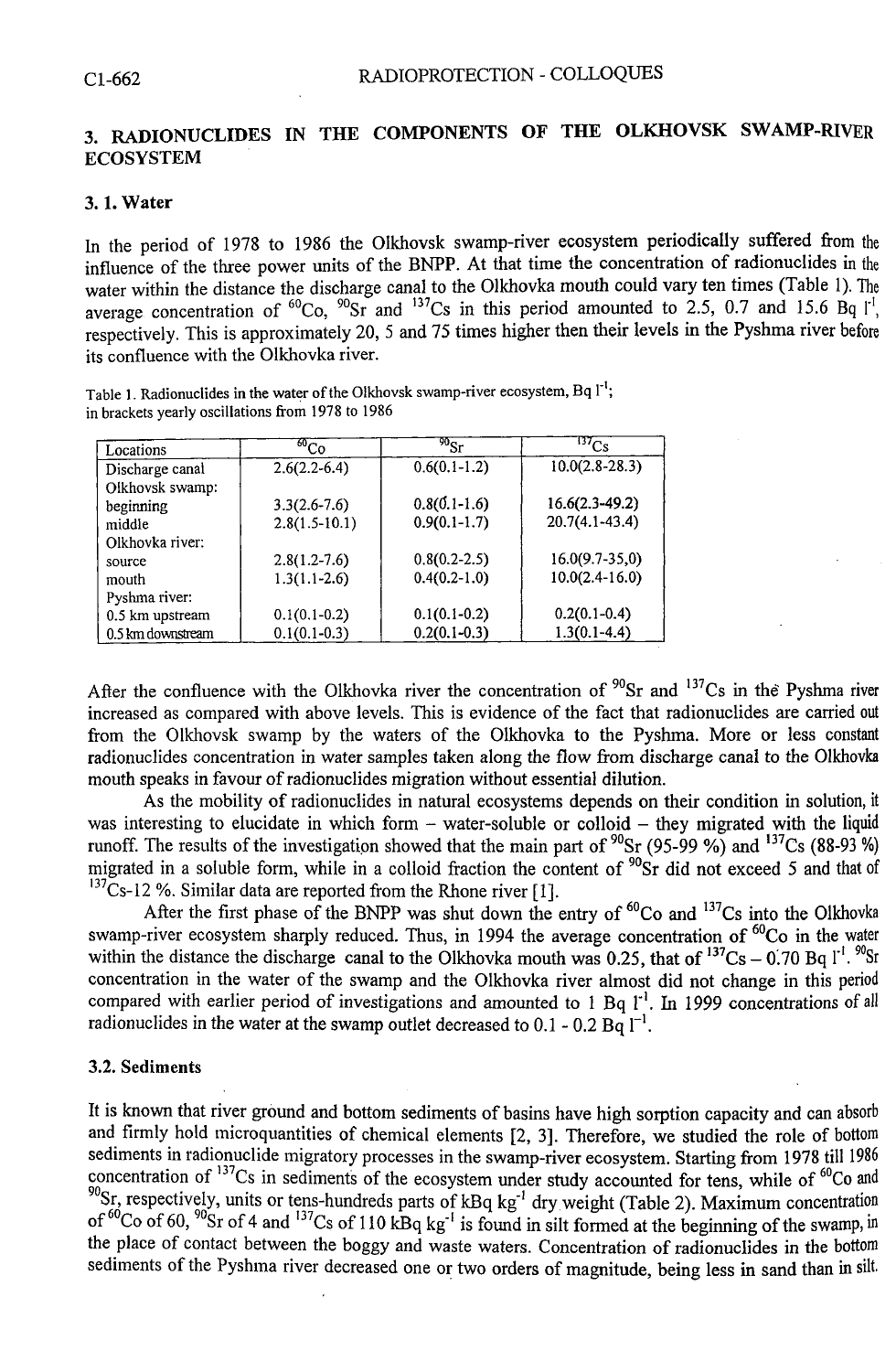#### ECORAD 2001 C1-663

The lowest concentration of radionuclides, especially of  $137Cs$ , the main pollutant of bottom sediments, was observed in the section of the Pyshma 0.5 km upstream from the mouth of the Olkhovka river.

During later years of the research <sup>ov</sup>Co and <sup>30</sup>Sr concentrations in the swamp bottom sediments <sub>and ground of the Olkhovka amounted to 0.01 and 0.1 kBq kg<sup>-1</sup>; towards 1999 their content in most cases</sub> <sub>was at the limit of their discovery.</sub> <sup>37</sup>Cs remained the main pollutant of the ecosystem under study but even its content markedly reduced in the bottom sediments since 1989 (Table **3).** 

**Table 2. Radionuclides in the bottom sediments of the Olkhovsk swamp-river ecosystem, kBq kg"<sup>1</sup> dry weight; in brackets yearly oscillations from 1978 to 1986** 

| Locations         | Bottom sediments | $^{60}Co$           | $^{90}$ Sr           | $\overline{^{137}\text{Cs}}$ |
|-------------------|------------------|---------------------|----------------------|------------------------------|
| Discharge canal   | Sand             | $4.0(1.6-6.0)$      | $0.07(0.02 - 0.10)$  | $16.0(7.0-25.0)$             |
|                   | Silt             | $5.0(3.0-46.0)$     | $0.20(0.06 - 0.27)$  | 22.0(18.0-28.0)              |
| Olkhovsk swamp:   |                  |                     |                      |                              |
| beginning         | Silt             | 34.0(1.0-60.0)      | $1.80(0.48-3.8)$     | 58.0(9.0-112.0)              |
| middle            | Silt             | $3.0(1.0-7.0)$      | $1.20(0.07 - 3.4)$   | $27.0(7.2 - 65.0)$           |
| Olkhovka river:   |                  |                     |                      |                              |
| source            | Sand             | $0.12(0.10-0.15)$   | $0.03(0.02 - 0.15)$  | $20.0(10.0-30.0)$            |
|                   | Silt             | $1.40(0.77 - 2.30)$ | $0.19(0.06 - 0.87)$  | $30.0(8.0 - 51.0)$           |
| mouth             | Sand             | $0.30(0.14-0.50)$   | $0.06(0.01 - 0.17)$  | $16.0(3.0-26.0)$             |
|                   | Silt             | $0.90(0.15 - 2.10)$ | $0.14(0.01 - 0.24)$  | 34.0(7.0-86.0)               |
| Pyshma river:     |                  |                     |                      |                              |
| 0.5 km upstream   | Sand             | $0.04(0.01 - 0.10)$ | $0.01(0.005 - 0.02)$ | $0.09(0.03 - 0.20)$          |
|                   | Silt             | $0.05(0.02 - 0.08)$ | $0.01(0.003 - 0.04)$ | $0.37(0.10-0.97)$            |
| 0.5 km downstream | Sand             | $0.03(0.01 - 0.10)$ | $0.01(0,003-0,02)$   | $0.21(0.15-0.33)$            |
|                   | Silt             | $0.03(0.01 - 0.07)$ | $0.01(0.004 - 0.05)$ | 3.00(0.15-3.90)              |

Table 3. "'Cs in the bottom sediments of the Olkhovsk swamp-river ecosystem, kBq kg" dry weight

| Locations         | Bottom sediments | Years           |                  |                  |
|-------------------|------------------|-----------------|------------------|------------------|
|                   |                  | 1989            | 1994             | 1999             |
| Discharge canal   | Sand             | $14.0 \pm 2.8$  |                  |                  |
|                   | Silt             | $29.8 \pm 3.5$  | $8.5 \pm 0.8$    | $3.2 \pm 0.9$    |
| Olkhovsk swamp:   |                  |                 |                  |                  |
| beginning         | Silt             | $64.7 \pm 5.4$  | $4.5 \pm 0.3$    | $15.4 \pm 5.1$   |
| middle            | Silt             | $26.7 \pm 10.0$ | $10.0 \pm 0.1$   |                  |
| Olkhovka river:   |                  |                 |                  |                  |
| source            | Sand             | $18.8 \pm 7.1$  | $11.7 \pm 0.5$   |                  |
|                   | Silt             | $36.2 \pm 6.7$  | $19.1 \pm 1.6$   | $6.2 \pm 1.3$    |
| mouth             | Sand             | $18.9 \pm 2.0$  | $7.0 \pm 0.1$    |                  |
|                   | Silt             | $27.8 \pm 11.2$ | $9.4 \pm 2.9$    | $14.0{\pm}3.0$   |
| Pyshma river:     |                  |                 |                  |                  |
| 0.5 km upstream   | Sand             | $0.2 \pm 0.02$  | $0.05 \pm 0.001$ | $0.04 \pm 0.009$ |
|                   | Silt             | $1.2 \pm 0.08$  | $0.07 \pm 0.008$ | $0.12 \pm 0.01$  |
| 0.5 km downstream | Sand             | $0.8 \pm 0.07$  | $0.2 \pm 0.01$   | $0.2 \pm 0.007$  |
|                   | Silt             | $6.4 \pm 0.90$  | $1.3 \pm 0.04$   | $1.1 \pm 0.35$   |

To characterize the sorption ability of bottom sediments we used the value which was called the distribution coefficient (DC), i.e. the ratio between the averaged over the observation period concentration of a radionuclide in the ground and the water. Thus, DC for  $\rm{^{60}Co}$  changed from 45 to <sup>10360</sup>, for <sup>90</sup>Sr - from 25 to 2570, for  $137Cs$  – from 160 to 3430. This might be connected with the chemical and mineralogical composition of the ground in various areas of the system under study. On the whole, DC was lower in sand sediments than in the silt, the value for <sup>90</sup>Sr was lower than for <sup>60</sup>Co and  $137Cs$ . Bottom sediments in the beginning of the swamp had the highest accumulation ability.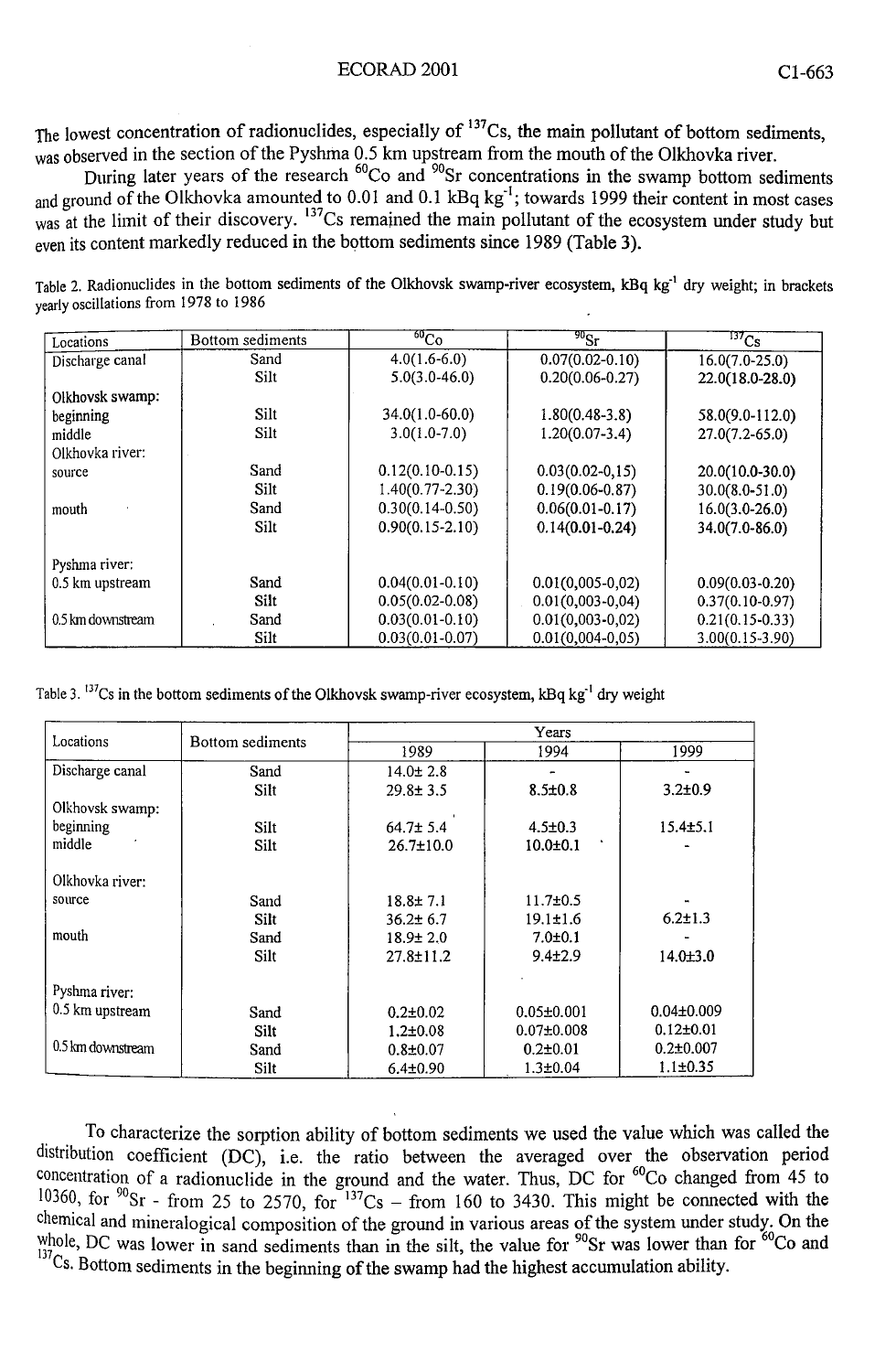The research of vertical distribution of radionuclides in the depth of bottom sediments showed that maximum concentrations were in the 25-cm upper layer, the vain quantity of radionuclides being in the 50-cm layer contacting with the waste water passing through the swamp. At the depth of 100-125 cm only units percent from the total storage in the bottom sediments profile were discovered.

# **4. RADIONUCLIDES IN THE WATER AND BOTTOM SEDIMENTS OF THE PYSHMA RIVER**

According to our calculation with the account for natural radioactive decay bottom sediments of the Olkhovsk swamp contain at present ca.  $0.15 \cdot 10^{12}$  Bq of  $\degree$ Co,  $0.1 \cdot 10^{12}$  Bq of  $\degree$ Sr and  $3.5 \cdot 10^{12}$  Bq of  $\rm ^{137}Cs$ . In fact the values are less because in the period from 1978 to 1989 about 0.7% of  $\rm ^{100}Co$ , 3.0 % of  $^{90}$ Sr and 1.5% of  $^{13}$ Cs was annually carried out into the open hydrographic system. This allowed to predict the appearance of radionuclides in the river system. We investigated the Pyshma water area, Water and bottom sediments were sampled for the space of 80 km downstream from the Olkhovka mouth. The effect of the Olkhovka river on the content of radionuclides in the Pyshma water was insignificant; 8- 13 km downstream the background level typical of the Ural region was observed. For the Pyshma bottom sediments, the maximum (1.3-2.3 kBq kg<sup>-1</sup>)  $13/Cs$  content was recorded in silt at a distance of 0.5 and 13 km from the Olkhovka mouth (Table 4). Further downstream <sup>137</sup>Cs concentration in silt varied from 0.2 to 0.8 kBq kg<sup>-1</sup>. Notable quantities of <sup>137</sup>Cs were reported for silty sediments of the Pyshma river even at a distance of 50 km from confluence its with the Olkhovka. Only 80 km downstream of the Pyshma  $137Cs$ content in the silt approached the level typical of the area outside the effect of the Olkhovsk swamp.  $137Cs$ concentration in the sand sediments of the Pyshma investigated area decreased downstream from 0.2 to  $0.007~\mathrm{kBa}~\mathrm{kg}^{-1}.$ 

| from<br>the<br>Distance | Years            |                  |                  |                 |  |
|-------------------------|------------------|------------------|------------------|-----------------|--|
| Olkhovka<br>river       |                  | 1995             |                  | 1999            |  |
| mouth, km               | Sand             | Silt             | Sand             | Silt            |  |
| the<br>Upstream         |                  |                  |                  |                 |  |
| Pyshma river            |                  |                  |                  |                 |  |
| 35                      | $0.04 \pm 0.008$ | $0.05 \pm 0.005$ |                  |                 |  |
| the<br>Downstream       |                  |                  |                  |                 |  |
| Pyshma river            |                  |                  |                  |                 |  |
| 0.5                     | $0.20 \pm 0.010$ | $1.3 \pm 0.04$   | $0.2{\pm}0.01$   | $1.1 \pm 0.03$  |  |
| 8                       | $0.16 \pm 0.005$ | $0.7{\pm}0.01$   | $0.1 \pm 0.01$   | $2.2 \pm 0.07$  |  |
| 13                      | $0.19 \pm 0.003$ | $1.4 \pm 0.05$   | $0.2{\pm}0.01$   | $2.3 \pm 0.13$  |  |
| 18                      |                  | $0.2 + 0.01$     | $0.2 \pm 0.02$   | $0.8 \pm 0.10$  |  |
| 25                      | $0.13 \pm 0.020$ | $0.7 + 0.07$     |                  |                 |  |
| 35                      | $0.07 \pm 0.007$ | $0.7 + 0.04$     | $0.06 \pm 0.007$ | $0.4 \pm 0.04$  |  |
| 50                      | $0.01 \pm 0.001$ | $0.2{\pm}0.01$   |                  | $0.3 + 0.04$    |  |
| 80                      |                  |                  | $0.01 \pm 0.001$ | $0.07 \pm 0.03$ |  |

Table 4. "'Cs in the bottom sediments of the Pyshma river, kBq kg<sup>-1</sup> dry weight

 $\rm{^{90}Sr}$  content in the Pyshma bottom sediments was insignificant at a distance of 0.5 km from the Olkhovka mouth (4-5 Bq kg $^{-1}$ ); further downstream this radionuclide was not detected in most sites.

## **5. CONCLUSION**

Within the 30 km zone of the Beloyarsk nuclear Power Plant there is the Olkhovsk swamp-river ecosystem which for many years has been polluted with BNPP weakly radioactive debalance water. Such water enters the swamp through an artificial canal. The swamp has an outlet to the open hydrographic system; it is connected with the river system Pyshma-Tura-Tobol through a small river Olkhovka. Manyyear exploitation of the natural ecosystem as a filter caused contamination of all its components with